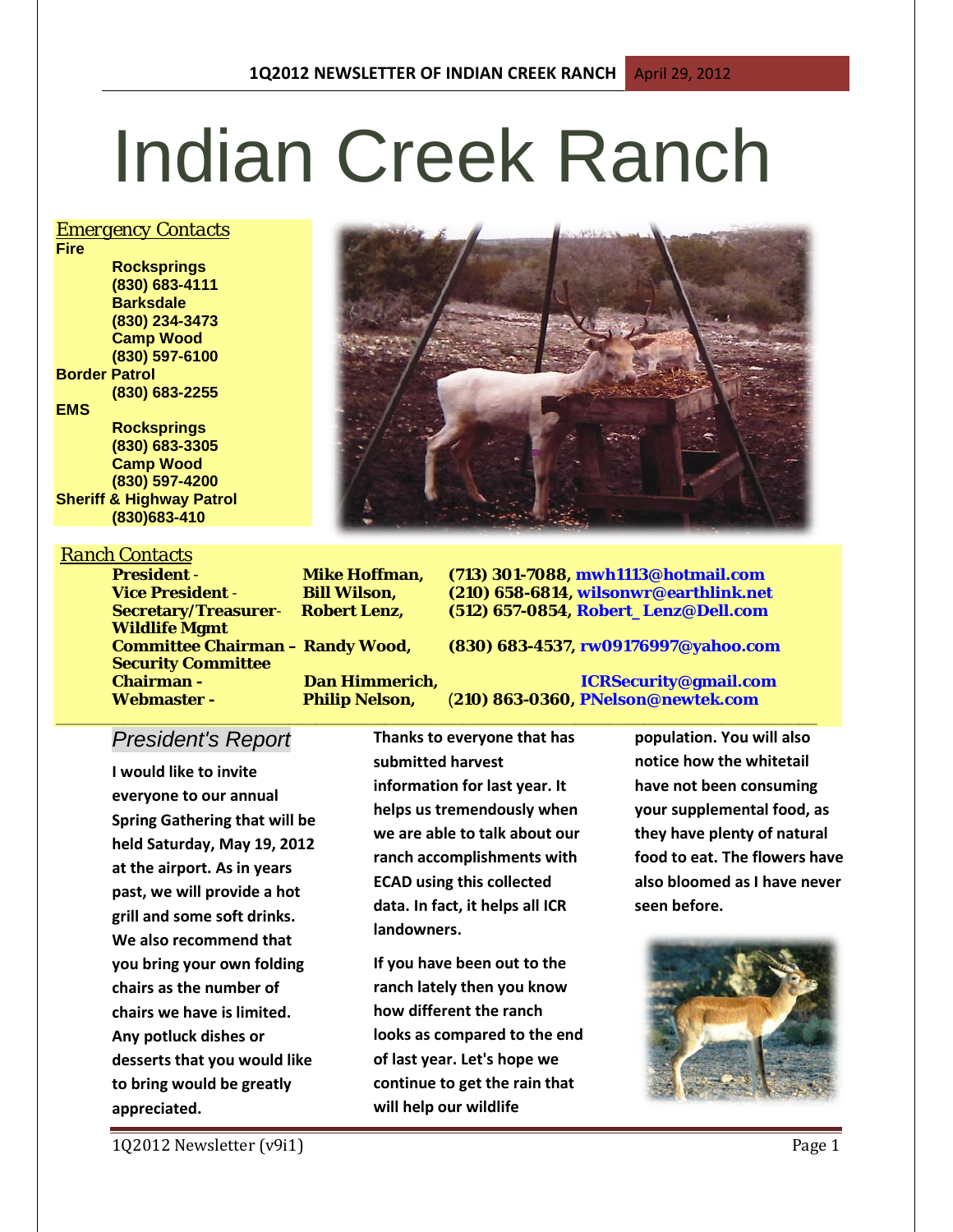

**We have received almost all of our Association dues at the time of writing this newsletter. Thank you for your prompt payments...we are ahead of last year's collection pace.** 

**Since we have had some rain, the Association plans to do additional roadwork to patch** 

**up some parts of the roads that are in need of minor repair. We are expecting to do between one and three days of material moving and grading.**

**The analysis of upgrades to our water system is continuing. Randy Wood has visited the local water conservation office and has obtained technical information about the wells in and around ICR. An update on the water system upgrade options will be** 

**discussed at our Spring gathering, so come join us.** 

### **Mike**



## *Vice President's Report*

**It is certainly good to finally get some rain at the ranch. Everything is blooming and the deer have plenty to eat. I don't know about the rest of you, but my budget certainly likes it – I haven't had to put protein in my feeder since December! Hopefully, the rain will keep on coming…**

**Many of you probably lost a lot of trees from last year's drought – I know I did. While it doesn't hurt to leave the dead trees in place, you may want to take this opportunity to remove a few of them in areas you want to open up a little. It** 

**is definitely easier to cut them now than to wait until they are completely dry.** 

*\_\_\_\_\_\_\_\_\_\_\_\_\_\_\_\_\_\_\_\_\_\_\_\_\_\_\_\_\_\_\_\_\_\_\_\_\_\_\_\_\_\_\_\_\_\_\_\_\_\_\_\_\_\_\_\_\_\_\_\_*

**Speaking of clearing, I know a lot of us are finally burning some of that old brush that we've cleared the past two years. While this definitely helps to open some areas, don't forget that making small brush lines on the slopes above creeks can help to reduce the erosion and actually increase your topsoil in those areas. I also make a few heavy brush lines across the creeks in areas where the soil around large oaks is being washed away. While large floods can certainly wash the brush away, I have** 

**\_\_\_\_\_\_\_\_\_\_\_\_\_\_\_\_\_\_\_\_\_\_\_\_\_\_\_\_\_\_\_\_\_\_\_\_\_\_\_\_\_\_\_\_\_\_\_\_\_\_\_\_\_\_\_\_\_\_\_\_\_\_\_\_\_\_\_\_\_\_\_\_\_\_\_\_\_\_\_\_\_\_\_\_\_**

**managed to get almost a foot of soil around the roots of some of my older oaks by constructing these rudimentary sediment dams.**

**Let me know if any of you have other tips in improving our habitat at the ranch. See you at the Spring gathering!**

 **Bill**

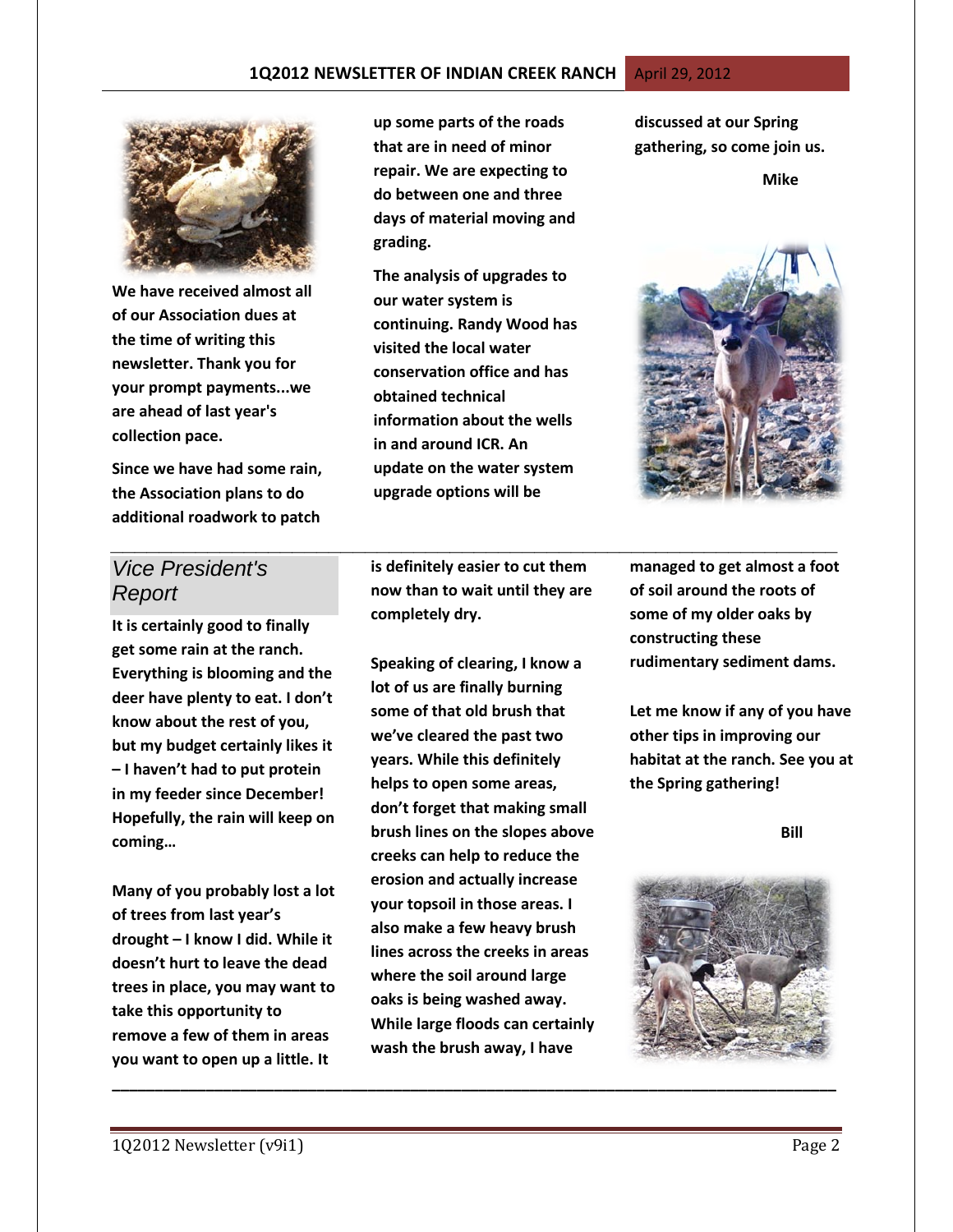# *Wildlife Committee Report*

**The Ranch has been in good shape all spring but is now showing signs of drying. The agarita berry crop is as good as I have seen, but the persimmons appear to be well below normal. The wildlife also appear to be in good condition. More hogs than normal, but my luck at trapping is poor so far. The turkey seem to be laying eggs (we found a stray egg in our yard) and are probably starting to sit. We will need some rain pretty soon if all these good signs are to mature.**



**This week, we have experienced the loss of a lot of water from the systemespecially in phases III & IV. Trying to identify the problems, we found 2 valves in III and 2 valves in IV open with "no one home". We have very little positive margin in water supply in** 

**these phases , so it is especially important that the supply valves be checked and closed when owners leave.**

**We have also recently had instances of Trespass; some of which I believe have been referred by affected land owners to law enforcement. Also on a couple of occasions, folks on 4- wheelers have been observed baiting association roads with cornpossibly trying to harvest hogs. The problem is that since the association roads are located through easements on the property of the adjacent tracts, hunting on the road constitutes trespass. Association members have travel access through these easements, but not hunting privileges. Additionally, State Statutes prohibit shooting across property lines without written permission. Shooting on an association road would, in most cases, violate this statute and/or constitute trespass. A land owner could possibly shoot on the road that exists on his tract, but the shooter would have to know precisely where he was standing with relation to the property line and that the shot would not cross the line. My best advice is to not hunt the roads.** 



**Last Quarter I raised the issue of overharvest of whitetail bucks--especially immature bucks less than 4-1/2 years old. I have had several conversations with hunters and wildlife biologists and no one has disagreed with my analysis. The bottom line is that to harvest one mature buck per year per 100 acres , requires a deer population density of one whitetail per 5 acres with a doe to buck ratio of 2 to 1 and a 2 to 1 doe to fawn ratio PLUS NO harvest of immature bucks including spikes or what some folks call cull bucks. If you want quality hunting opportunities on 100 acres every year there are no other options. Also, shooting "someone else's" buck on the theory that they don't** 

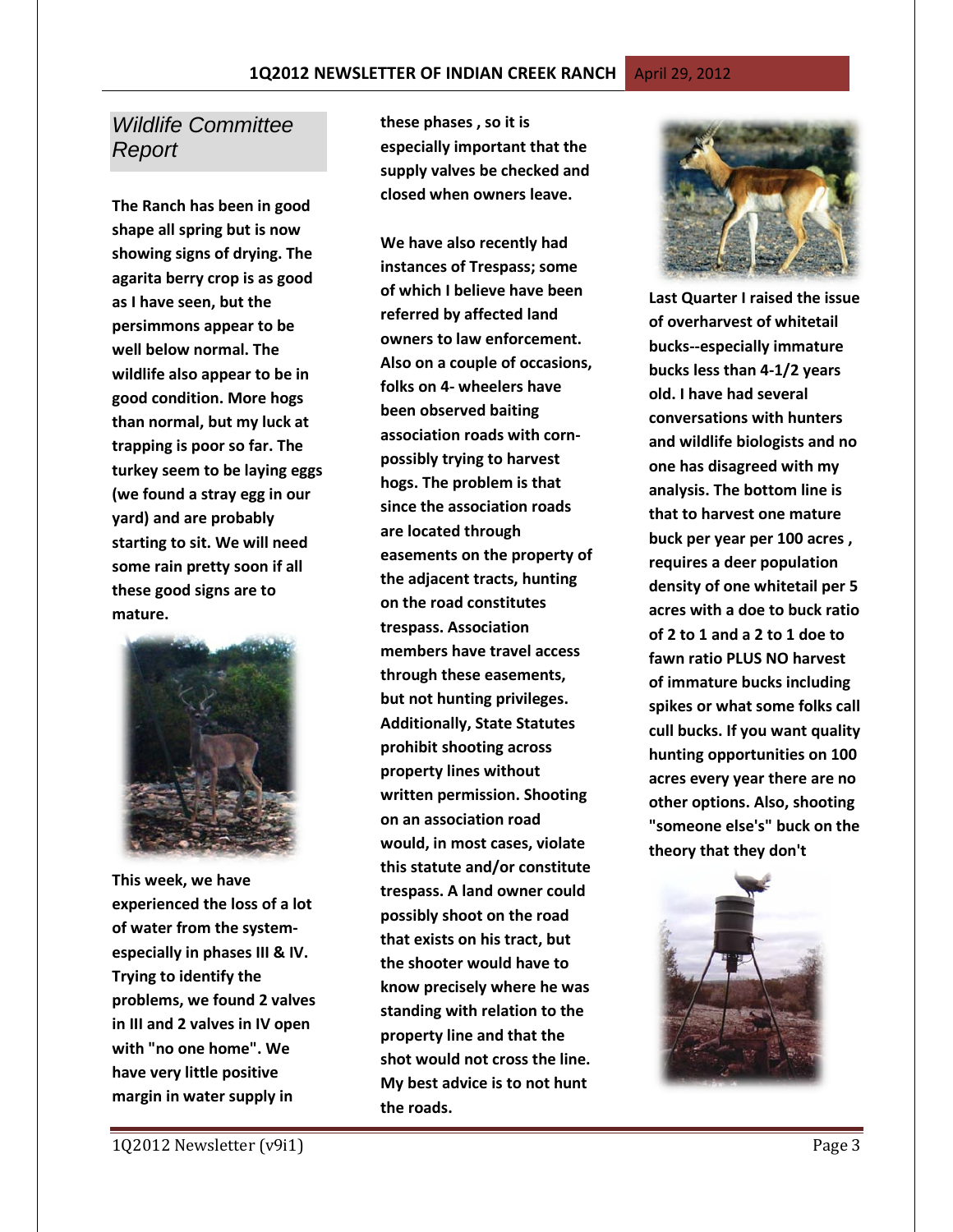### **1Q2012 NEWSLETTER OF INDIAN CREEK RANCH** April 29, 2012



**harvest one is at the least unsportsmanlike. Remember we have had an excess of does in the past, so** 

**harvesting does is certainly consistent with the management recommendation. This year's census counts will tell us where we are, and harvest management recommendations will be made in September.** 

**We have developed the Premier ranch and wildlife management association in**  **Edwards County: let's keep it that way.** 

 **Randy**



## *Treasurer's Report*



**Hope everyone had a great turkey season. Lots of rain ranch is green, green!!! Good to see for a change. The animals I have seen look**  **healthy and in good shape. I am currently finishing up with dues collection….if you haven't paid this is a reminder…I will be making phone calls also.** 

**\_\_\_\_\_\_\_\_\_\_\_\_\_\_\_\_\_\_\_\_\_\_\_\_\_\_\_\_\_\_\_\_\_\_\_\_\_\_\_\_\_\_\_\_\_\_\_\_\_\_\_\_\_\_\_\_\_\_\_\_\_\_\_\_\_\_\_\_\_\_\_\_\_\_\_\_\_\_\_\_\_\_\_\_\_**

**Hope to see you out at the ranch soon.**

 **Robert**